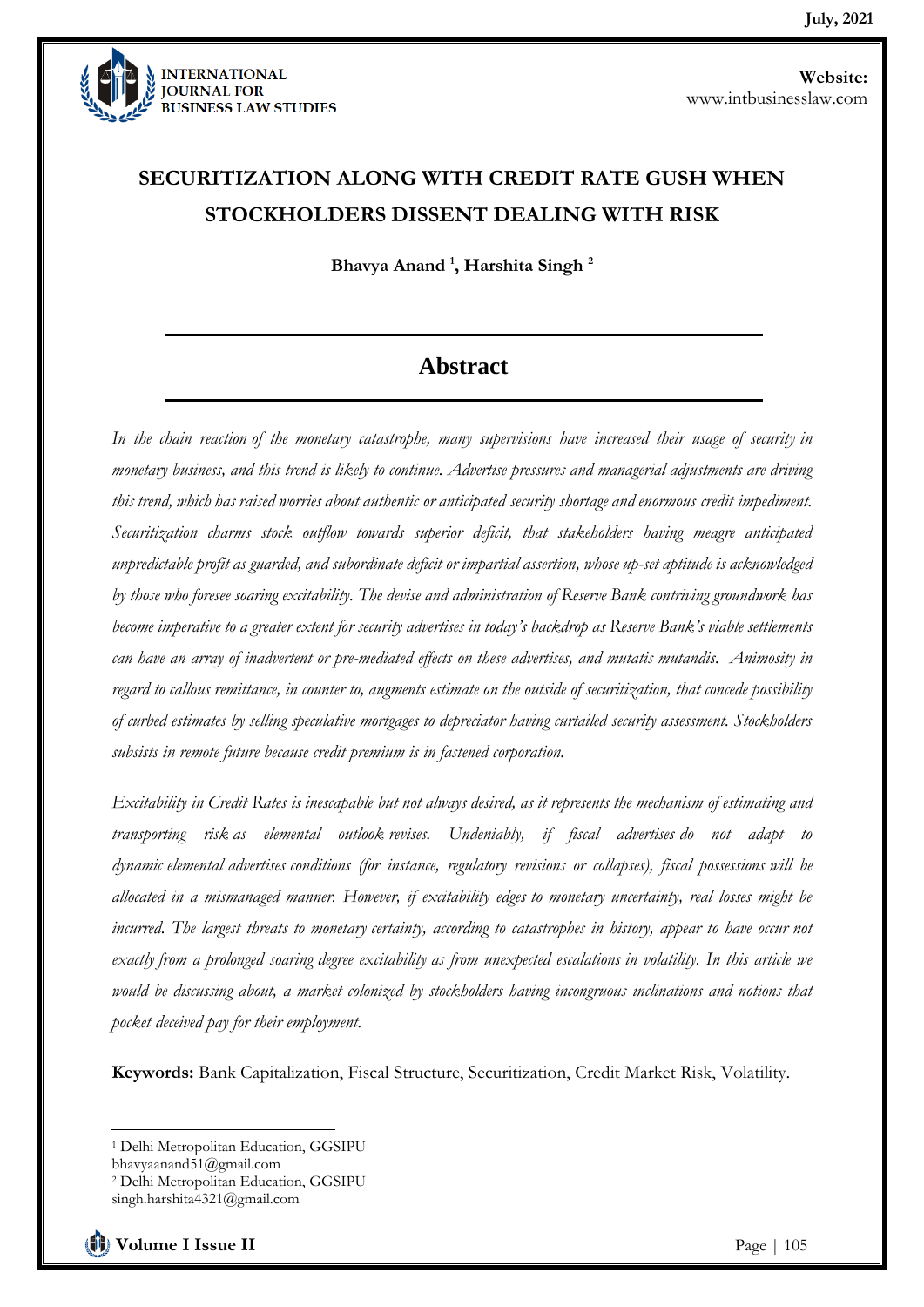

### **Introduction**

Till the commencement of the Economic Crisis, the global financial system experienced an unprecedented surge of securitization, which took the form of new securitized deficit instruments. Simultaneously, the values of protected credits such as foreign currencies and stocks climbed to record highs. When combined alongside modern finance in the guise of securitized deficit products, such discrepancies in potential deficit can lead to credit value boosts. Even if they disagree on payoff deficit, threat-neutral owners exchange credits at their shared fundamental core in the lack of monetization. Considering that unpredictability is high, on the other extreme, place a high value on younger assertions' prospective rise.

Confusion about vulnerability raises the optimum value of guaranteed credits as investors personality into acquiring the guarantees they regard is relatively high. This could have spurred the rise of 'Systematic Banking' instruments such as counterparty debt obligations (CDOs), whose upper tranches cater to shareholders who desire diversification and so expect stable security fund inflation rates. Those who feel that borrowing costs are more reflective of aggregate realities and therefore more variable, on the other side, believe that major tranches may still collapse in tough times but are prepared to pay for intermediate and capital tranches, which they anticipate to pay once prices settle.

The impact of threat uncertainty on value is separate from the impact of capacity dispute. A substantial number of prior findings on investor dissent, which shows that "idealists" predict larger salaries and bonuses than "sceptics" and, in the exclusion of narrow-trading, push costs greater than standard estimates, even without securitization. By expanding idealists' investing equity, clout from threat-free monoline insurers might push costs considerably higher. When there is a risk of collateralized debt, idealists usually regard mature borrowing to be somewhat less risky, while younger borrowing (or leftover liabilities from strained credit investments) is more beneficial. Consequently, they will have to opt among raising funds for financing or trading risk exposure to sceptics at a loss. When there is confidence about possible losses, collateralized debt obligations agreements can effectively regulate credit values. Even when shareholders disagree about average compensations, optimum credit curves rarely specify the allowable credit valuation, although this can occur with collateralized debentures or when stockholders are limited in their financing capacity.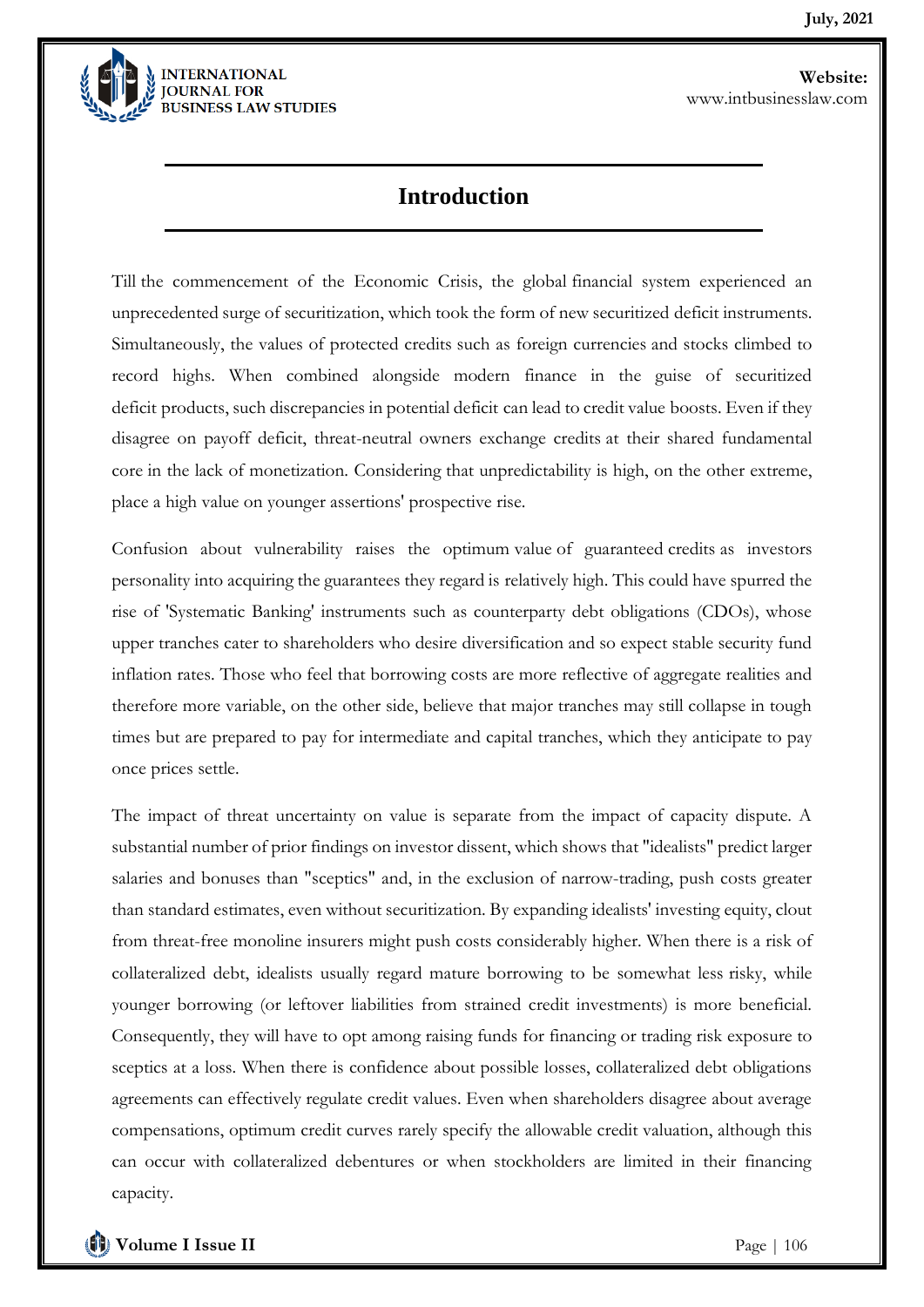

When Arrow securities are unavailable, riskier collateralized debt products are introduced, allowing investors to trade up- and down-risk separately. Irrespective of borrowing limits, self-selection of investors into buying their favourite risks pushes values over the maximum valuation of collateral assets. As a result, there is no trade-off, and collateralization has no disciplining effect: issuing hazardous collateralized debt claims realizes pure perceived benefits from trade.

Highly risky financial derivatives products are targeted when Hawk assets are inadequate, letting shareholders to trade up- and bottom independently.<sup>3</sup> Regardless of lending constraints, shareholders' personality into acquiring their preferred threats increases security credit estimates above the optimum assessment. Consequently, there is no exchange and securitization have no regulating impact: releasing risky financial derivatives obligations results in sheer apparent investment account.

<sup>&</sup>lt;sup>3</sup> The final report of the National Commission on the causes of the financial and economic crisis in the United States including dissenting views'(2011),

<sup>&</sup>lt;ttps://books.google.co.in/books?hl=en&lr=&id=8fMlDvbD2mIC&oi=fnd&pg=PR35&dq=info:HB0- WSACeCEJ:scholar.google.com/&ots=1CuQwE08Wf&sig=7CzgDPL01J-5C7KJYuCbuaC3Ifk&redir\_esc=y>, last accessed 26 May, 2021.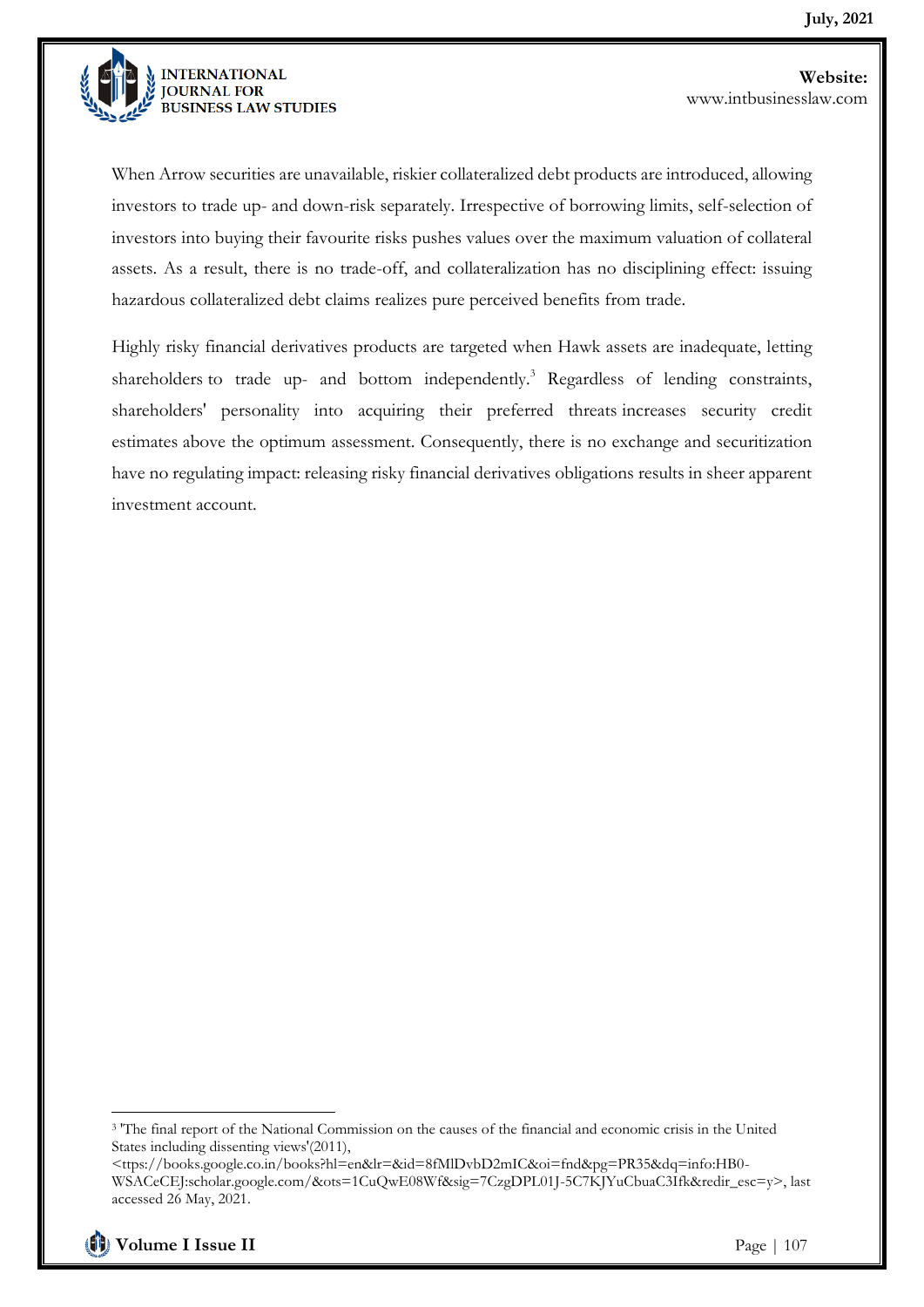

### **Bank Capitalization and Credit Impediment**

The means through which financial institutions fund their operations having a significant influence on security credit interest.<sup>4</sup> When switching from pledged to unpledged funding, for example, the requirement of security credits to underpin bonded shareholders' interests rises. Pledges of securities to bond holders, on the other hand, endow the banks' credits. That is, credits offered as security in pledged trading is not readily possible for various purposes, such as settling insolvent bondholders' demands in financial ruin. As a consequence, guaranteed investment lowers the reimbursement potentials of debt holders.

Various financial institutions, countries, and banks marketing strategies rely on guaranteed funding to varying levels. Financial expenses play a role in deciding whether to lend pledged or unpledged loans. Growing emphasis on guaranteed financial mechanisms, on the other side, reveals a mixture of chronic and acute concerns, as well as an attempt to eliminate interest payments. As a result, credit obstruction varies in severity, meaning that variations, rather than thresholds, are more useful for analysing the impact of banking practices and credit obstruction on the banking system.<sup>5</sup>

#### • **Factors that Affect the Securitized Financing Share**

Commercial banks fund itself using a variety of techniques that differ in charge of length, primacy in the case of insolvency, and the convenience with which revenue comes can be combined. Industry flows, monetary significance of financial mechanisms, financial statement of credit balance, and compliance standards all affect the formation of cash flow processes. In addition, the financing composition is generated randomly in order to keep up with the economic environment and increased competition<sup>6</sup>. For example, a quick deterioration in capital structure could put financial institutions' brief payment commitments at risk of collapse.

<sup>4</sup> Basel committee on Banking Supervision,' Result of Basel monitoring exercise as of 30 June 2011'(April 2012) < [https://www.bis.org/publ/bcbs217.pdf>](https://www.bis.org/publ/bcbs217.pdf) accessed date 31 May 2021.

<sup>5</sup> Committee on the Global Financial System, 'CGFS Papers No 49 Asset encumbrance, financial reform and the demand for collateral assets' (May 2013 )<https://www.bis.org/publ/cgfs49.pdf> accessed date 30 May 2021 <sup>6</sup> Daniel C Hardy, 'Bank resolution costs, depositor preference, and asset encumbrance.'(July 2013) International Monetary Fund< [https://www.imf.org/en/Publications/WP/Issues/2016/12/31/Bank-Resolution-](https://www.imf.org/en/Publications/WP/Issues/2016/12/31/Bank-Resolution-Costs-Depositor-Preference-and-Asset-Encumbrance-40799%3eaccessed)[Costs-Depositor-Preference-and-Asset-Encumbrance-40799>accessed](https://www.imf.org/en/Publications/WP/Issues/2016/12/31/Bank-Resolution-Costs-Depositor-Preference-and-Asset-Encumbrance-40799%3eaccessed) date 29 May 2021.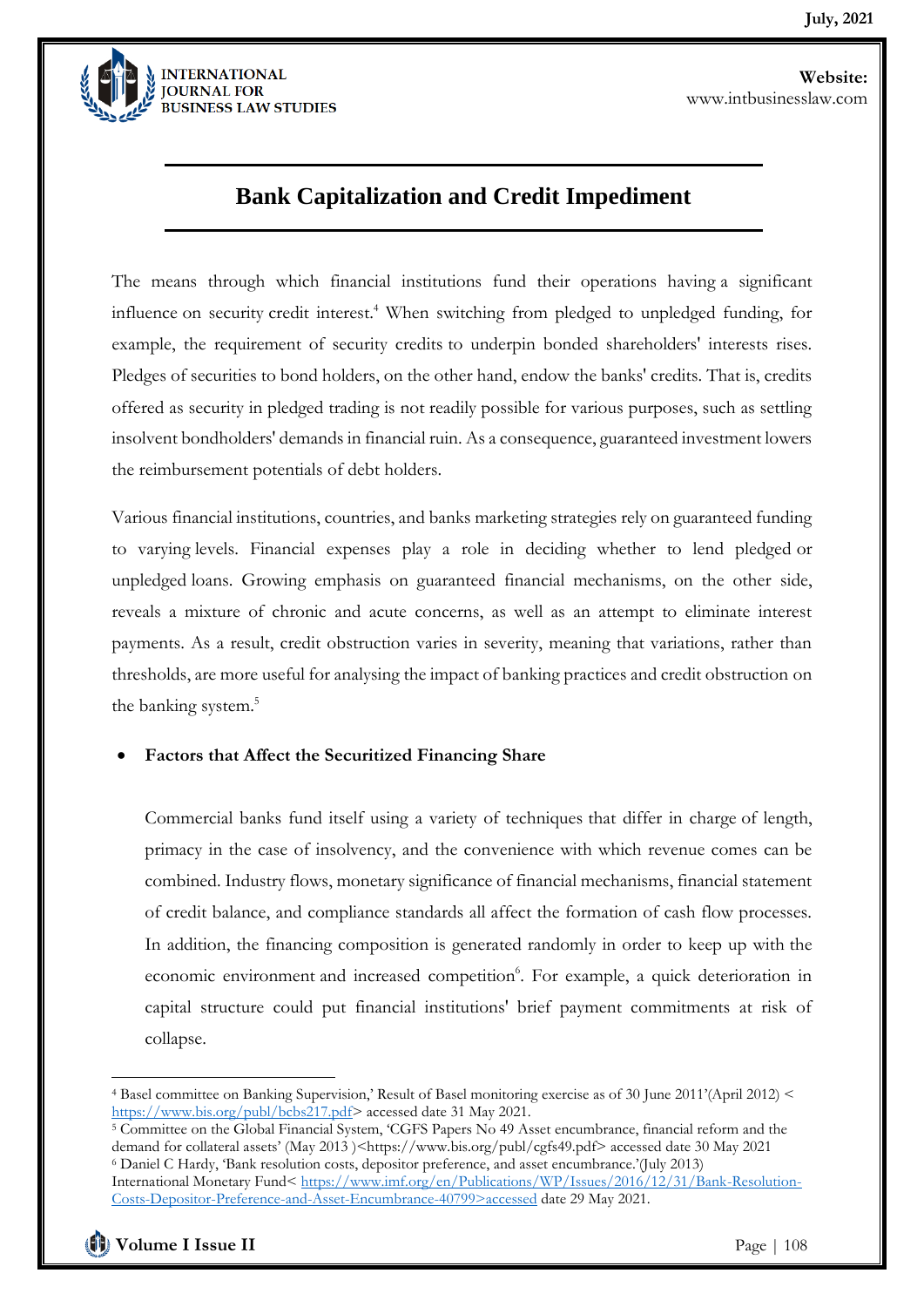

As a result, a financial institution's lending composition is determined by a variety of factors, including its corporate model, credit structure, liquidity management, statutory provisions, historic banking practices, and financial risk in its homeland. During such periods, a shift favoring increasing reliance on pledged financial mechanisms, that are minorly vulnerable to overflow threat, is common.

#### • **Patterns of Credit Impediment**

Financial credits are loaded when they are used to underpin protected securities or different kinds of pledged financing products. They become incapable to reimburse unpledged creditors in the case of a bankruptcies. Preliminary reserves for OTC derivatives risks lodged with central counterparties (CCPs) or dual counterparties can also endow financial credits.

#### • **Why is the Amount of Deficit on Importance of Credit?**

Greater rates of credit constraint may limit financial institution's ability to credit in unpledged securities. This could be the result of one out of four key issues. To begin with, qualifying criteria may result in higher-quality credits being gathered to underpin protected securities and other securitized financial mechanisms, lowering the overall quality of the credits supporting unpledged credit obligations (a pattern also known as "cherry-picking"). Furthermore, oversecuritization criteria (credits guaranteed in surplus of the market's credit value) raise credit burden, lowering the recuperation rates on unpledged deficit.

Third, as over-securitization obligations must be met on a continuing basis, the revenues required to aid unpledged creditors' demands can quickly decrease, times of financial stress. Finally, a lack of accountability about real credit hindrance rates can impede economic actors' ability to value unpledged deficit effectively, threatening the economy's viability. Increasing rate of credit impairment may worry unpledged bond holders, particularly if they coincide with an increment in the probability of banking failure, considering the inherent shorter survival prospects for unpledged deficit. Expanding the reliance on pledged financing (and therefore more credit constraint) serves to lessen funding credit risks as pledged financing factor are more robust during adverse market conditions. Even though a large amount of a financial institution's credits is unpledged, exposure to the funding value in unpledged markets may not be hurt provided exchanges feel the financial institution's credit adequacy is solid and the firm is sufficiently funded.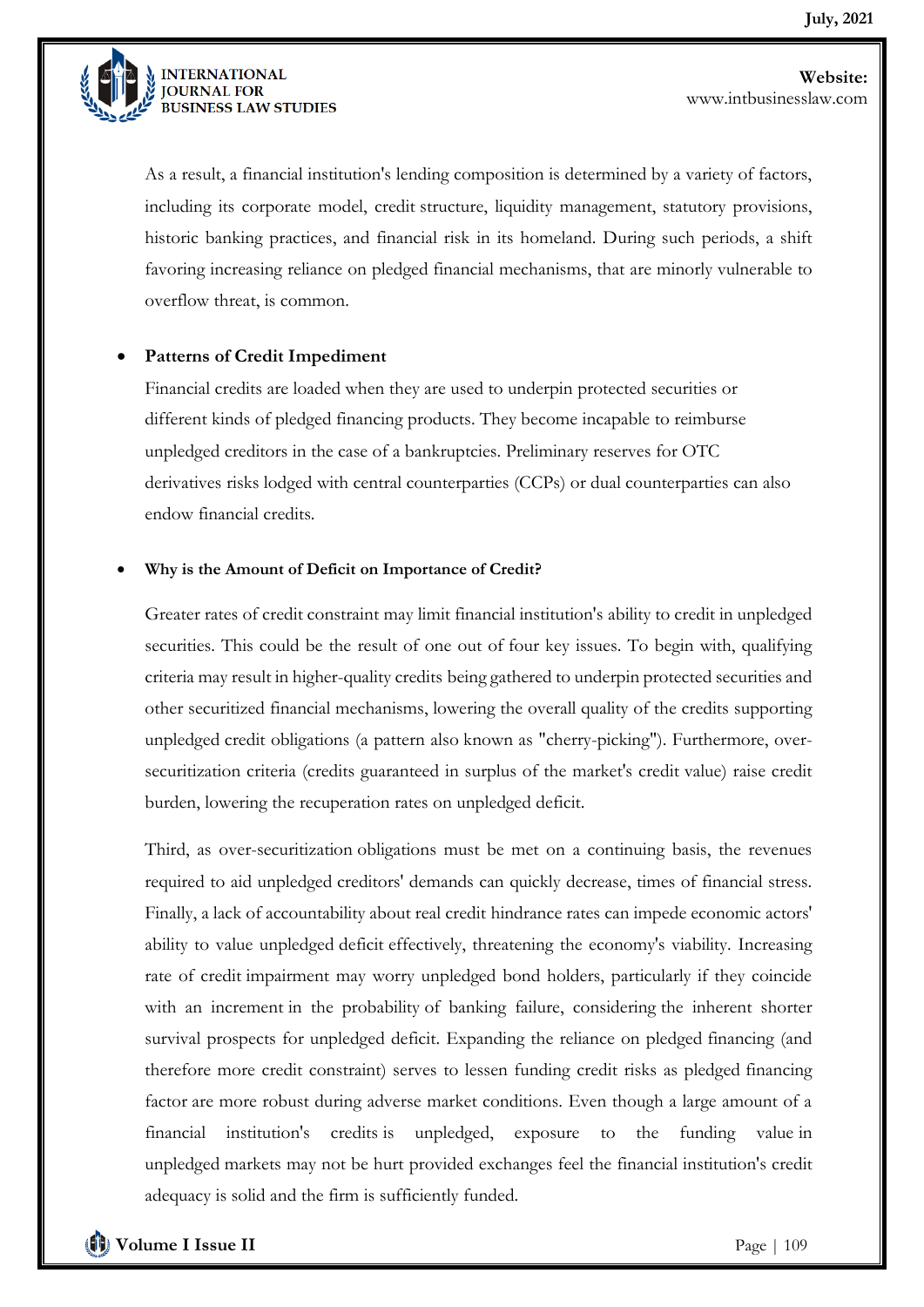

#### • **Identifying the Extent to which Assets are Encumbered**

To evaluate if credit impediment rates have the ability to damage the sustainability of the unpledged financial system or consumers' recourse to it, an appropriate estimate of credit obstruction must be determined. One indicator that measures this is the proportion of unencumbered credits to unpledged commitments. This statistic describes the value of credits on the financial statement that would be sufficient to cover unpledged bondholders' demands in the event of a default.<sup>7</sup> Financial Institutions' limited exposure of constrained credits and pledged liabilities, as well as a dearth of agreed-upon benchmarks that permit data to be analysed throughout financial institutions, are the key roadblocks to computing such a statistic. Due to these limitations, currency traders frequently refer to two different approaches of credit impediment premised on publicly available statistics: one premised on the proportion of pledged loans in cash transactions (obligations-side method) and the other based on the point margin of financial statement credits pledged (credits-side approach).

Neither of these approaches is adequate. The degree of over-securitization that underlies pledged financing obligations is not included in reissue amounts for leasing obligations, and any fiscal credits obligations would be omitted as well. On the financial credits, a fundamental challenge is the absence of comparative and publicly accessible statistics on assured credits, particularly those deposited as preliminary deposits for financial instruments.

If repo-premised liquidity in trading activities is a substantial part of the bank financial statement, obligations indicators can inflate genuine obstacle degrees if countervailing central bank operations are not properly taken into account. Another issue is an inadequacy of growth and productivity obstacles, such as additional credit obstruction as a consequence of potential market volatility. Moreover, a bank's marketing model could contain a significant quantity of pledged financing, resulting in a greater burdened credits to net worth credit ratio. As a corollary, the valuation of unencumbered credits cannot be evaluated on the basis of unpledged liabilities using this proportion.<sup>8</sup>

<sup>7</sup> Ahnert, T., Anand, K., Gai, P. and Chapman, J. *The Review of Financial Studies*,,'Asset encumbrance, bank funding, and fragility'. *32*(6) 2422-2455.

<sup>8</sup> Gai, T.A.K.A.P. and Chapman, J.'Asset Encumbrance, Bank Funding and Fragility' (September,2017),< [https://www.atlantafed.org/-/media/documents/news/conferences/2017/1102-financial-regulation-fit-for-the](https://www.atlantafed.org/-/media/documents/news/conferences/2017/1102-financial-regulation-fit-for-the-future/ahnert-anand-gai-chapman.pdf%3eaccessed)[future/ahnert-anand-gai-chapman.pdf>accessed](https://www.atlantafed.org/-/media/documents/news/conferences/2017/1102-financial-regulation-fit-for-the-future/ahnert-anand-gai-chapman.pdf%3eaccessed) date 30 May,2021).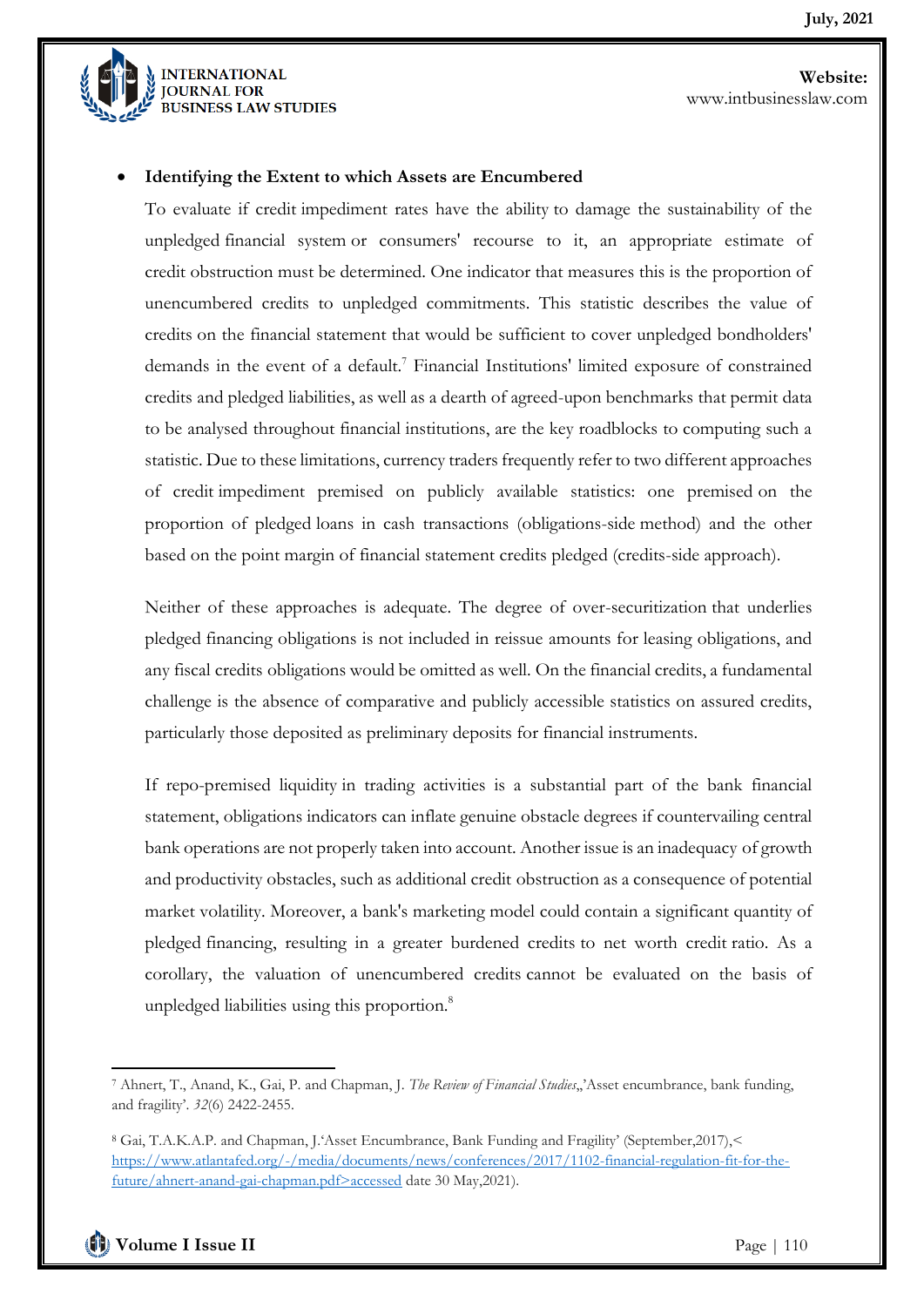

## **Ramifications of the Financial Structure**

As per the confirmation acquired by Research Members of the group, autonomous industry reactions – directed by currency fluctuations – are expected to lower the possibility of any indelible anatomical collateralized credit shortages. Nevertheless, individuals recognized a number of potential implications for economic operations and financial stability as a result of two interrelated developments: (i) the identified uptick in credit encumbrance tiers for financial institutions in some counties; and (ii) the gradual transition toward enhanced securitization of financial processes.<sup>9</sup>

#### • **Increasing levels of asset impediment pose risks**

With larger levels of credit encumbrance, it's even more important to value financial assets accurately, especially unpledged ones. Because bank financial statements are complex, investors have a difficult time analysing the defy. If a bank's financial statement is ambiguous, more arbitrage opportunity will be imposed on its unpledged deficit. Historically, however, indirect government subsidies ensured that financial institution's deficit was not susceptible to this price volatility, which was particularly relevant throughout times of stability.

While the withdrawal of these stability may contribute to enhance potential valuations of business transactions in unpledged bank deficit, improved cost obligation, insufficiency about hit point stages, and an inadequacy of past statistics to examine how magnification governments will impact recuperation principles can make risk evaluation and thus evaluation more challenging. As a consequence, uncommitted price volatility may fall, creating a self-fulfilling loop.

Unpledged bondholders may be unable to successfully support as money creation enablers for government bonds for the causes commonly diagnosed, probable increasing financial institutions' deficit.

<sup>9</sup> Borio, C.E.,'Change and constancy in the financial system: implications for financial distress and policy' (September 2007), < [https://www.bis.org/publ/work237.htm>](https://www.bis.org/publ/work237.htm) accessed date 29 May, 2021.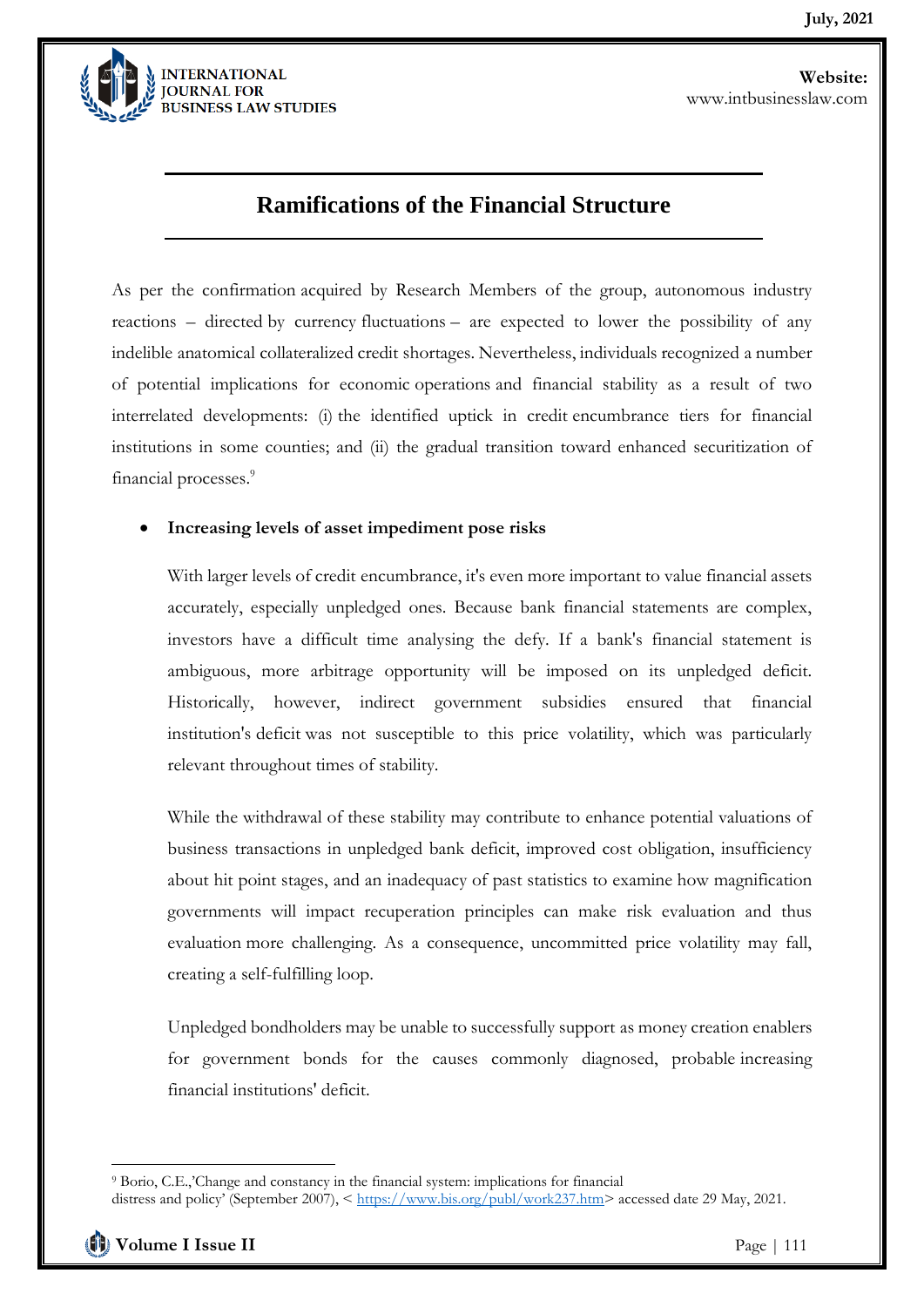

The elimination of the administration's tacit backing for financial institutions will, on the other hand, appear to rise the supervisory concerns of unpledged stakeholders, particularly investors. These benefits are particularly strong during financial crises, when the risk of delinquency rises, meaning that the combined influence of both variables may change over time<sup>10</sup>.

In times of weak business growth, the credit risk for retaining unpledged public deficit is expected to rise due to a broad decline in the quality of institution's balance sheet credits. Risk premia can increase when there are worries about the bankruptcy of the country where the major bank is situated. In such business circumstances, banking firms will have tremendous motivations to seek guaranteed funding.

On the other side, such alterations in finance structures will lead to an increase in credit encumbrance. Increasing credit obstructed levels are projected to escalate financial institutions' dependency on the guaranteed monetary sector due to inadequate degrees of credit obstruction visibility and excess securitization. As a consequence, recourse to brief unpledged finance sources, particularly financial institutions, may become almost unattainable, confounding the estimation of future success rates. In times of crisis, an adverse return pattern may occur, in which the value of unpledged credit escalates as the capability of unpledged lenders to deliver this type of financing falls.<sup>11</sup>

#### • **Risks linked with recurring deposit systems**

Fiscal aid structures, especially those with counterparty selection regulations that alter demand primacy, may lead to a change in stockholder preferences away from economic responsibilities, resulting in higher credit burden degrees. Unpledged investors, as per institutional players surveyed, are more apprehensive about this than extremely greater levels of credit impairment. Substantial increases in burden restriction degrees could thus be presented by extreme reasons in combination with creditor preference regulations. If he constraints the estimate of fiscal commitments that can be imposed, locked measures may be compromised.

<sup>10</sup> Buiter, W. and Sibert, A.,'The central bank as the market-maker of last resort: from lender of last resort to marketmaker of last resort.' , The First Global Financial Crisis of the 21st Century(August 2007)[171].

<sup>11</sup> Georgy Chabakauri& Brandon Yueyang Han 'Collateral Requirements and Asset Prices'(April

<sup>2018)&</sup>lt;https://www.cbs.dk/files/cbs.dk/paper\_georgy.pdf> accessed date 30 May 2021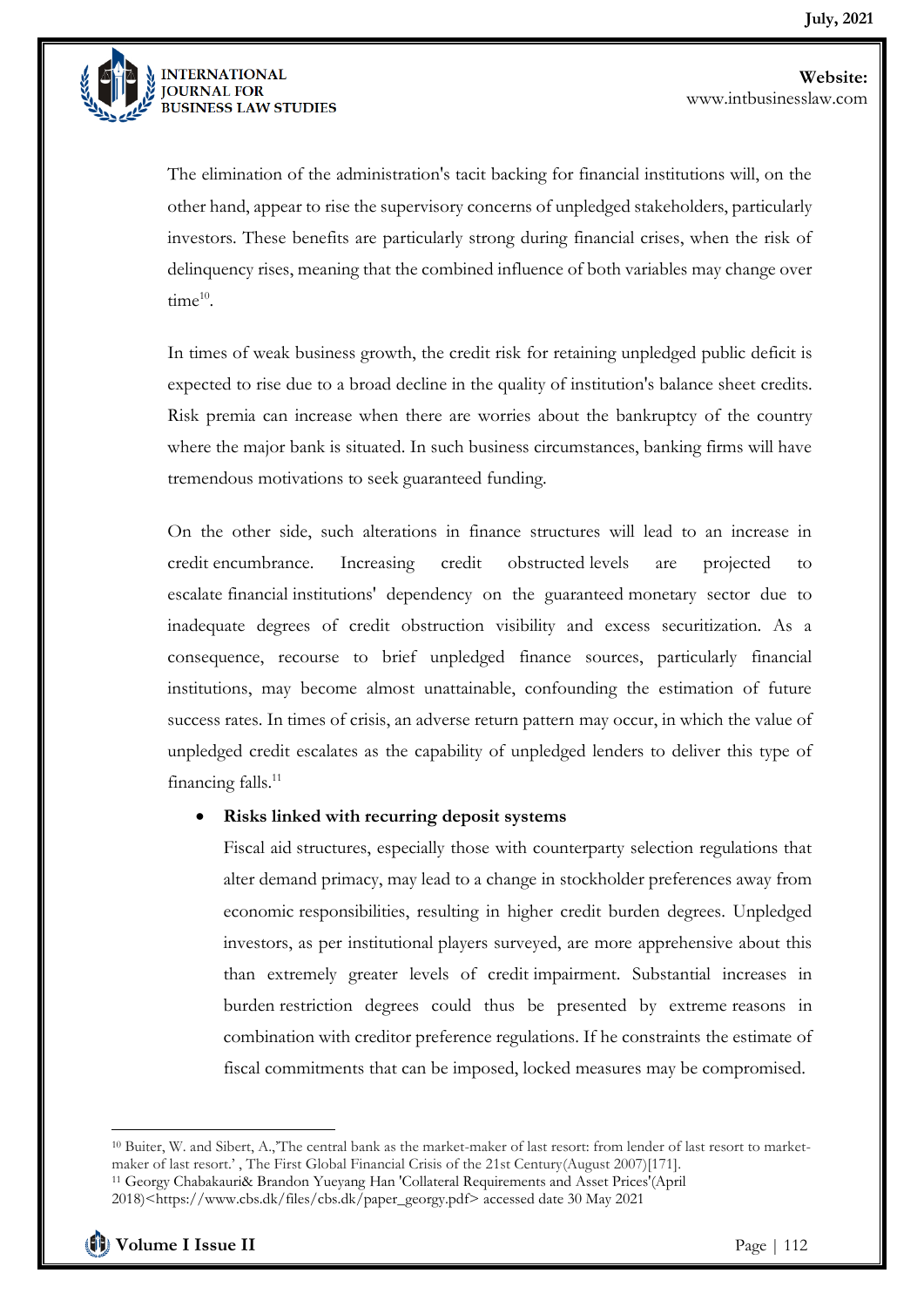

**Website:**  www.intbusinesslaw.com

Shareholders of subordinated unsecured and market accounts experience massive credit impediment (via growing losses-given-default (LGDs)) worries, even in countries where banks and mature unpledged deficit have same priority. Credit guarantee plans, on the other hand, are often untouched by the effects of changing LGDs and financial statement obfuscation, whereas investors of mature unpledged deficit may demand damage recoveries for any added threat in the form of a superior return. As a consequence, financial institutions with a large investment core may discover that issuing secured deficit rather than unpledged deficit is more budget friendly, transferring liabilities to their consumers and the recurring deposit mechanism.

Finally, differences in financial assistance scheme position and credit tolerance among regimes may help clarify differences in financial institutions guaranteed financial leverage and funding beliefs held across nations. Enhancing the priority of investment assurance alternatives above unpaid bondholders could either drive investors away from unpaid deficit or boost the interest rate required to maintain it.<sup>12</sup>

This stands for the idea that, if an industry receives unjustified monetary aid, it is logical to predict that it will become substantial. This seems to be the scenario throughout the crises; however, tax breaks somewhat have been curtailed as a result of various of moves aimed at removing political backing and forcing the banking sector to behave relatively cautious.

<sup>12</sup>Bank for International Settlements, 'BIS Papers No 59 Fiscal policy and its implications for monetary and financial stability'(December 2011)<https://www.bis.org/publ/bppdf/bispap59.pdf>accessed on 31 May 2021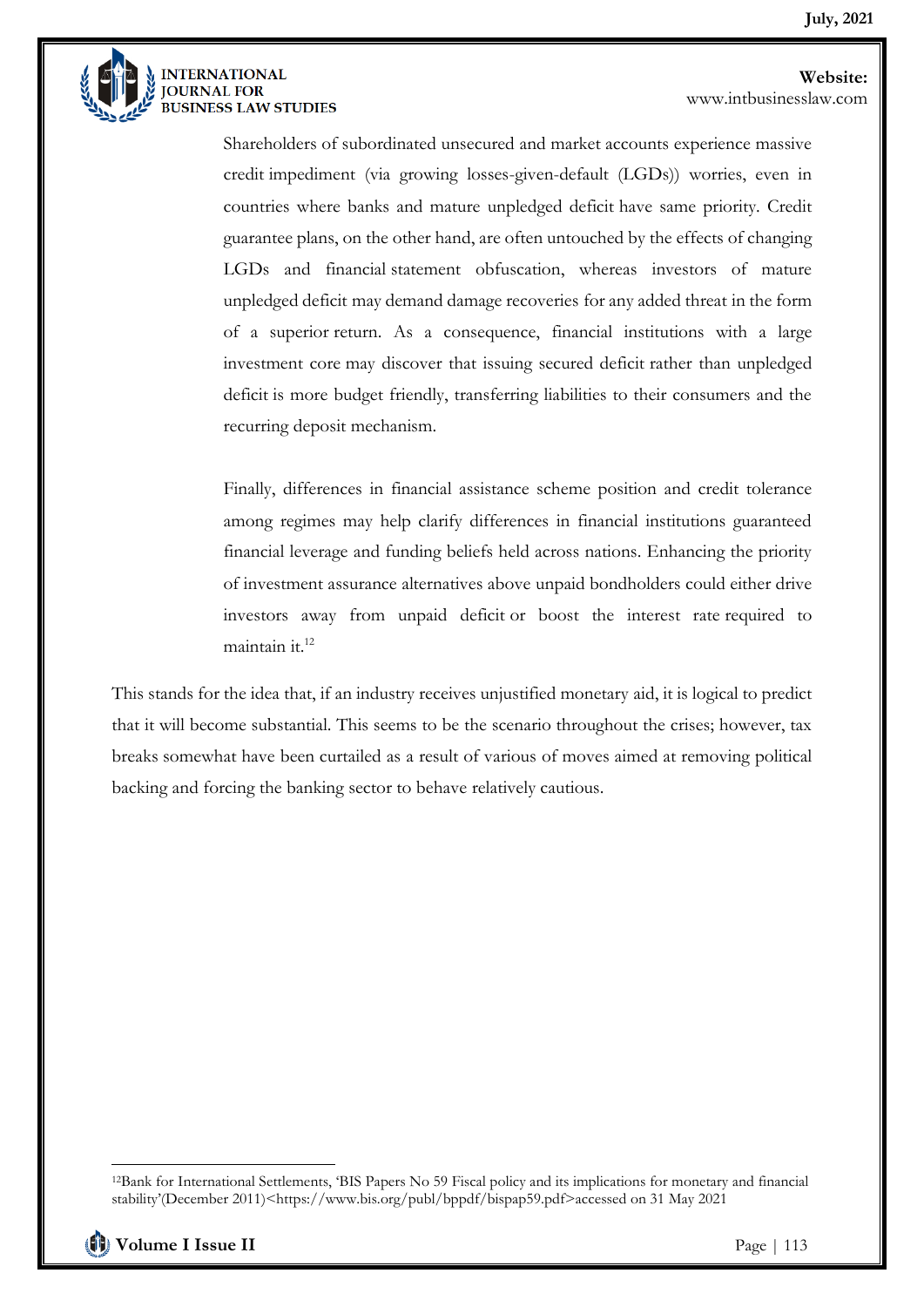

## **Involvement of Reserve Bank Transaction in Security of Advertise**

Advertise transactions are discharged by reserve banks for one or more of the ensuing three reasons. These transactions are inaugural and mostly utilized to carry out fiscal plan. Following, concealed by either undeviating or ambiguous commercial balance authorization, they can be utilized to support commercial balance, such as by assuring the continuous operation of thrust financing advertises. Last but not least, reserve banks offer or backup commercial advertise framework.

As reserve banks frequently affirm, impart, or trade security assets when conducting transactions for any of these triplet parameters, they may have an impact on security advertises. Reserve banks are unique among security advertise participants in that they are exclusively opposing factions who are devoid of opposing faction and cash-flow risk. As a consequence, reserve banks have the ability to trade in approaches that are essentially distinct from secluded advertise shareholders, such as to sheer transient cash flow divergences. The impression of reserve bank activities on security advertises is thus determined by the composition and purview of reserve bank plans, as well as the features of the commercial structure. It could be argued that, flexibility comes at a price. Advantages to socializing a few of the risk are, for example, through reserve bank financial inclusion and side volatile amenities institutional investors also need an impetus to realize and shoulder a few of the risks via contained system.

#### • **Reserve bank transactions and security advertises have bilateral swaying**

Reserve bank activities can have a dearth and anatomical impression on the security advertises. Advancement in the opportunity of security, or the security composition of the advertise, cause dearth repercussions, which are caused by reserve bank activities on the financial values, estimates, and rate excitability of security assets. Consequences from the classification of qualified insurances, and also some modifications in allowance and compensation mechanisms and other framework assistance, are anatomical impressions.<sup>13</sup>

<sup>13</sup> Sellon, G.H.,'The changing US financial system: some implications for the monetary transmission mechanism'*Economic Review-Federal Reserve Bank of Kansas City*, 87(1), pp.5-36.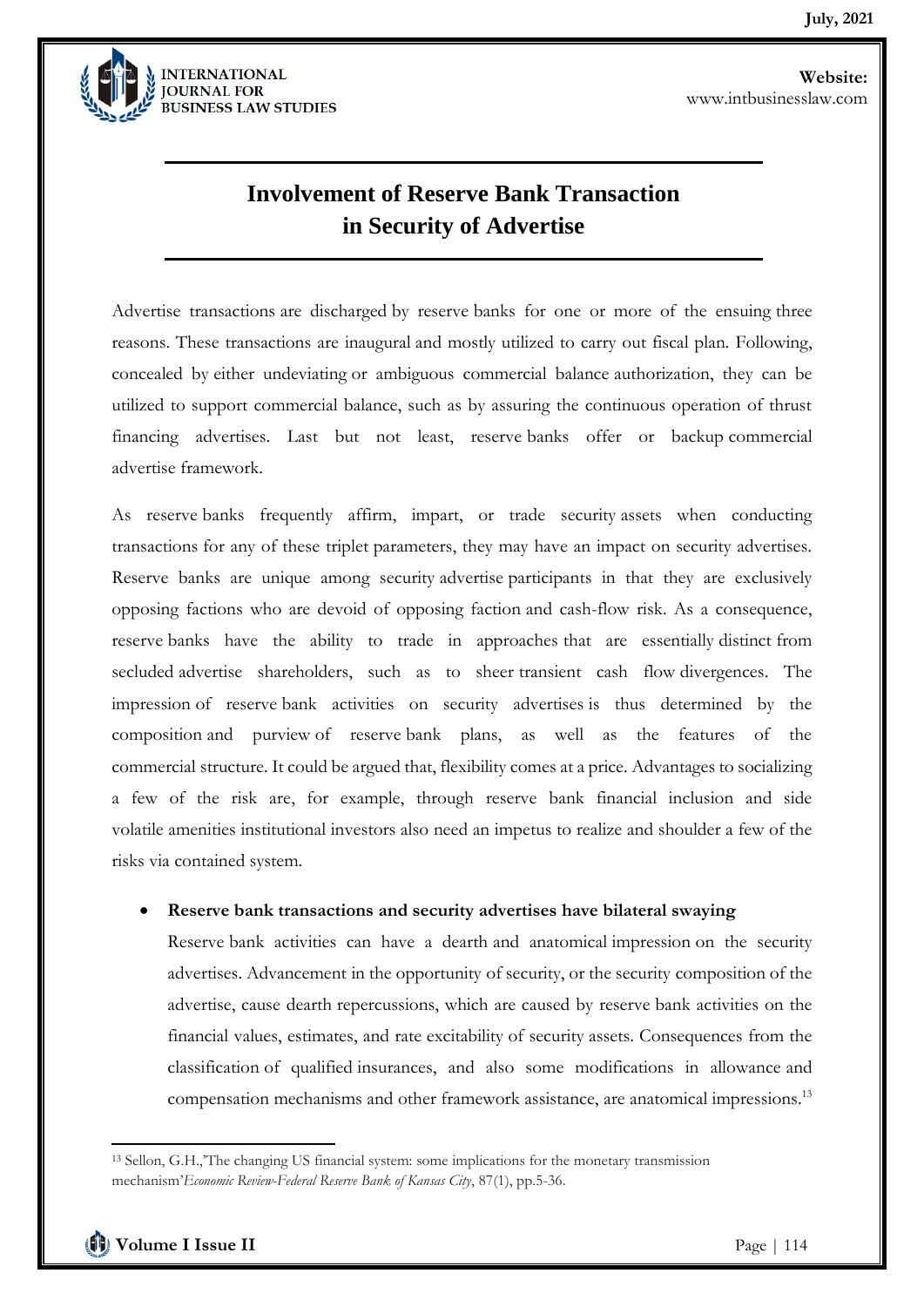

**Website:**  www.intbusinesslaw.com

Dearth and anatomical impressions can be deliberate, such as when the reserve bank wants to affect security benefit values by undeviating mediations, but can also be ambiguous reactions of security benefit transactions or advancement to viable structure. By all means, the twin avenues might collaborate: reserve bank actions' anatomical impacts may influence the communication of these transactions' dearth impressions, and anatomical impressions will tend to create dearth impressions through affecting the security aid supplied by an accustomed reserve of security benefit.

Around the consistent pace, the framework and formation of security advertises have an impact on scheme structure and conduct. Due to discrepancies in their particular commercial advertise frameworks, two reserve banks may aim to accomplish indistinguishable authorization in distinct approaches.

#### • **Functional Risk**

The risk that emerges as a consequence of failures in subjective strategy and conducts, subjective authority strategy, bodily and strategy lapses, and additional subjective/ extraneous aspects such as non-conformity with managerial and lawful frameworks, deceit, desecration, and so on are simultaneously referred to as "functional risk" in banks. One out of certain instances of Functional Risk is:

#### • **Legal Risk**

With the shifting monetary climate, banks are no longer simply disclosed to risk associated with indigenous advertises, but also to risk linked with cross border advertises. As banks conduct more cross-border transactions, they must adhere to with many managerial authorities as well as a character of foreign juridical structures.

In the event of cross-border commerce and business, foreign or state-particular juridical necessities must be systematically acknowledged, comprehended, and executed. Money laundering has developed into an extensive cross-border subject, and banks must exercise caution in their activities. To avert juridical interests, banks must hire global law associations to administer their juridical conformity.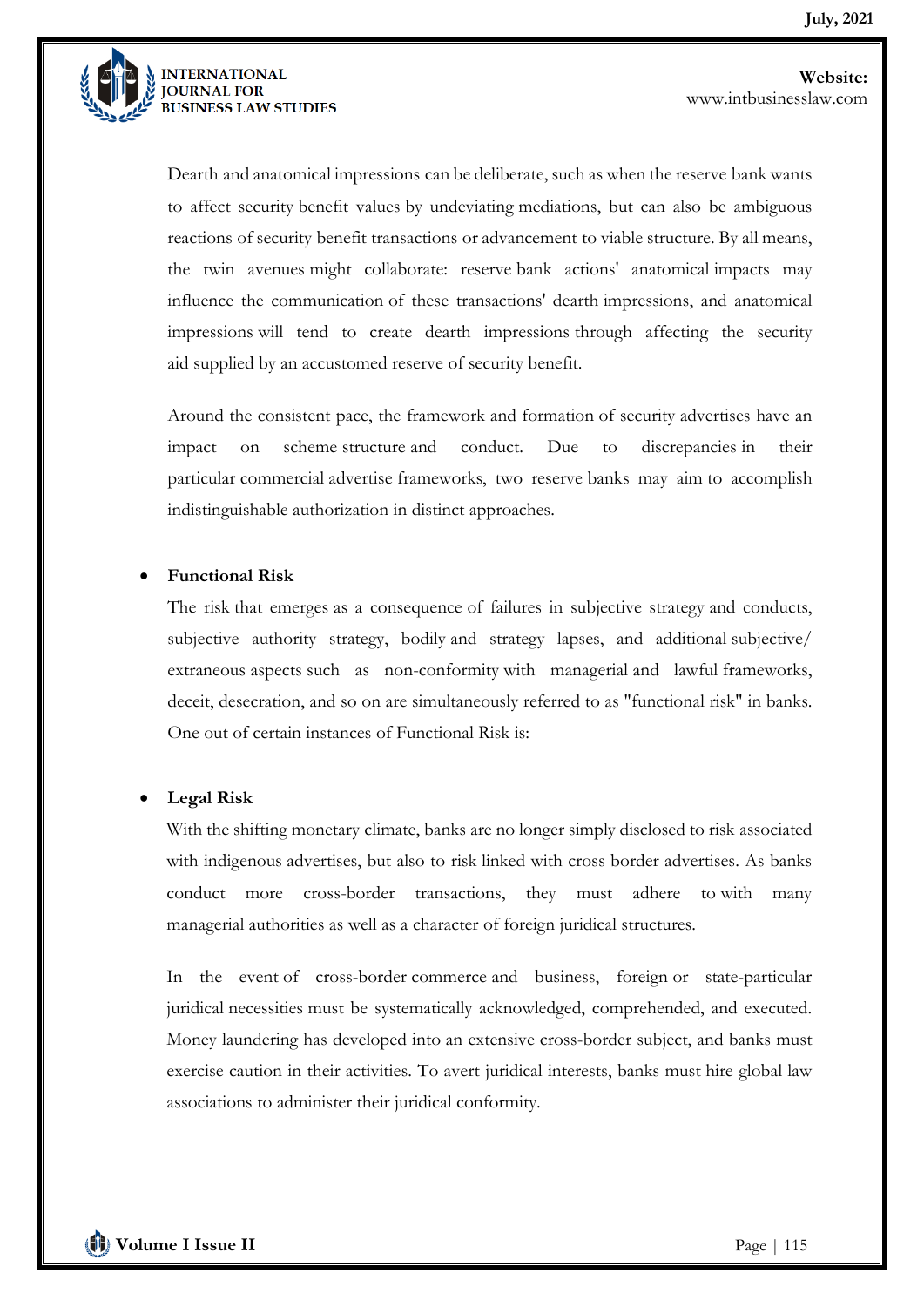

The security groundwork of reserve banks, in general, form the cornerstone of the fiscal and commercial structure. They are an important aspect of fiscal schemes, with pervasive implications that must be well inferred. Moreover, reserve banks, like different organizations of authority, shall be accountable to audit, inquiries and surplus. This can be accomplished by elucidating reserve bank security foundation, as well as the impenetrable institutions that underpin reserve banking and the cash formulation mechanism.<sup>14</sup> Several of the discrepancies in security regulation reinforce distinct objectives in terms of intended creditors and how volatility is anticipated to flow in the exchanges.

# **Cross-border Influence of Credit Market Accompanying Ill-Will of Shareholders Dealing with Risk**

The global market has witnessed an unparalleled surge of economic growth, partially in the shape of advanced securitized deficit stocks, from the 1990s through the start of the Economic Downturn. Simultaneously, the valuations of security equity, like as property investment and shares, soared to new heights. Equity market booms can be created when disparate risk notions are paired with commercial modernization in the pattern of securitized deficit stocks. Risk undecided shareholders transaction credit at their underlying universal value in the deficiency of securitization, even if they differ about disbursement risk.

By releasing imagined benefits from transaction, the initiation of securitized deficit raises credit valuations above their shared basic worth. This is due to the fact that a shareholder who feels transactions revenue are more distributed than another sees greater advantage possibility while also seeing more disadvantage risk. By dividing credit outflow towards leading deficit and lesser deficit or asset declaration, securitization grants them to transact those risk.

<sup>14</sup> Kjell G. Nyborg,'Collateral frameworks: The open secret of central banks'(January 2017)

<sup>&</sup>lt;https://voxeu.org/article/how-central-bank-collateral-frameworks-distort-economy>accessed date 29 May 2021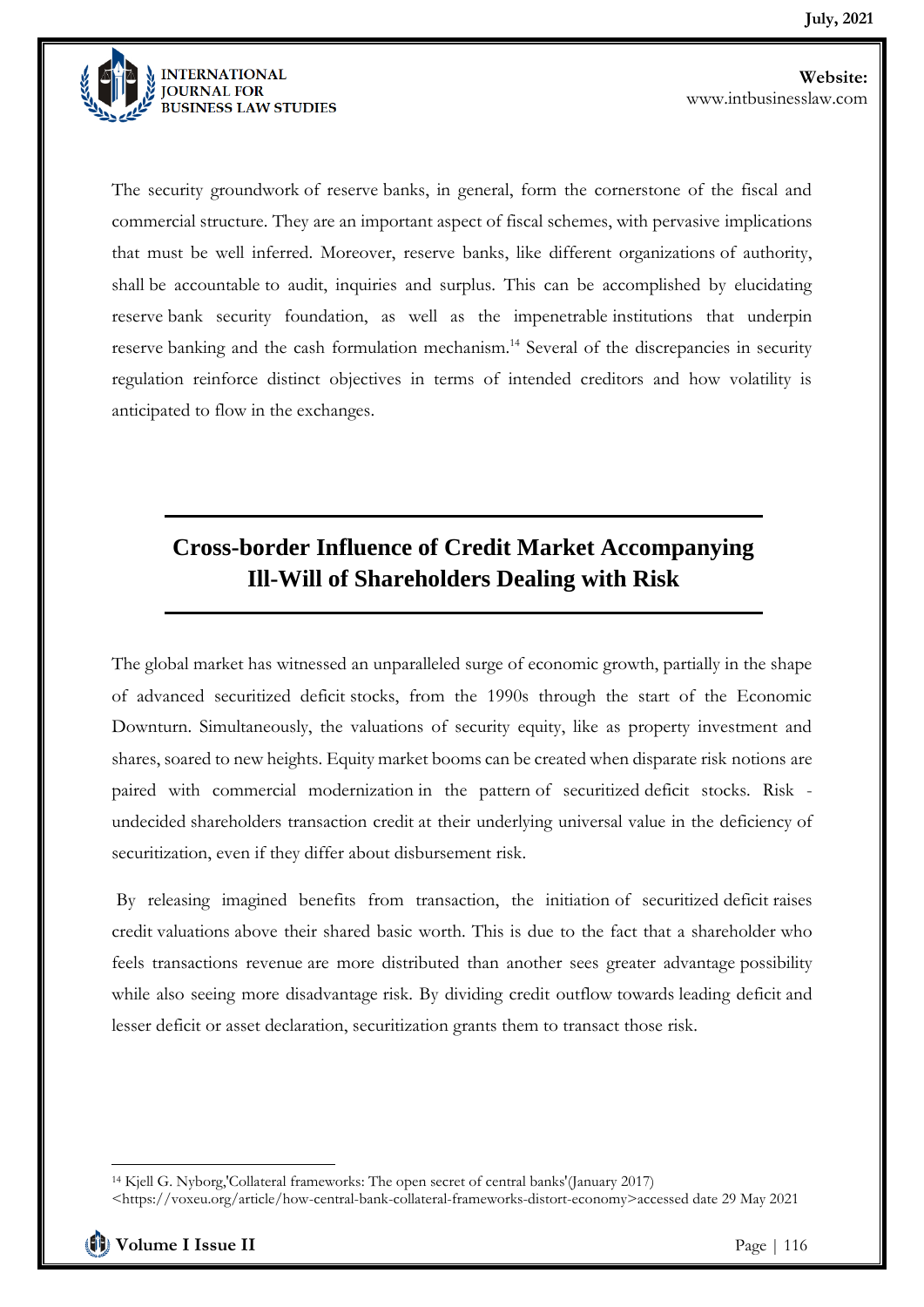

Depressed -unpredictability shareholders are willing to reimburse a premium for leading deficit because they believe it is risk-free.<sup>15</sup> Those who believe unpredictability is lofty, on the other hand, prefer subordinate assertions for their convenient potentiality, which they influence by auctioning low-cost loans to their correspondents.

As shareholders purchase the self-preferred assertion they appraise exceptionally, dissent about risk boosts the balanced financial value of security credit. We illustrate how this could have fueled the growth in 'Methodical Economy' credits like collateral debt obligations (CDOs), whose leading shares appeal to shareholders who value diversity and so assume security bank delinquency estimates are steady.

Those who believe delinquency estimates are highly indicative of cumulative circumstances and thus unpredictable, on the other hand, believe that leading shares may still breakdown at poor pace, but are willing to compensate for subordinate and fair shares, which they anticipate to compensate when circumstances improve.<sup>16</sup>

A basic balanced finance is used to demonstrate how animosity about disbursement risk leads to a credit valuation 'boom', which is characterized as a scenario in which optimum credit valuation exceed basic appraisal (that is communal for all the shareholders). The boom drives up as the level of animosity rises<sup>17</sup>. We chose a relatively basic setting with twin shareholder categories who vary in their risk perceptions and transact solely basic securitized deficit to build up the financial structure as apparent as possible.

<sup>15</sup> Singh, M.M.. 'Velocity of pledged collateral: analysis and implications' International Monetary Fund(November 2011)< [https://www.imf.org/external/pubs/ft/wp/2011/wp11256.pdf>](https://www.imf.org/external/pubs/ft/wp/2011/wp11256.pdf) accessed date 27 May 2021.

<sup>16</sup> The Institute Of Company Secretaries Of India, 'Banking Law And Practice'(July 2014)<

https://www.icsi.edu/media/webmodules/publications/9.1%20Banking%20Law%20-Professional.pdf>accessed date 28 May 2021

<sup>17</sup> Allen, F., 'Cross-border banking in Europe: implications for financial stability and macroeconomic policies'.(2011) CEPR< [https://voxeu.org/sites/default/files/file/cross-border\\_banking\\_in\\_Europe.pdf>](https://voxeu.org/sites/default/files/file/cross-border_banking_in_Europe.pdf) accessed date 28 May 2021.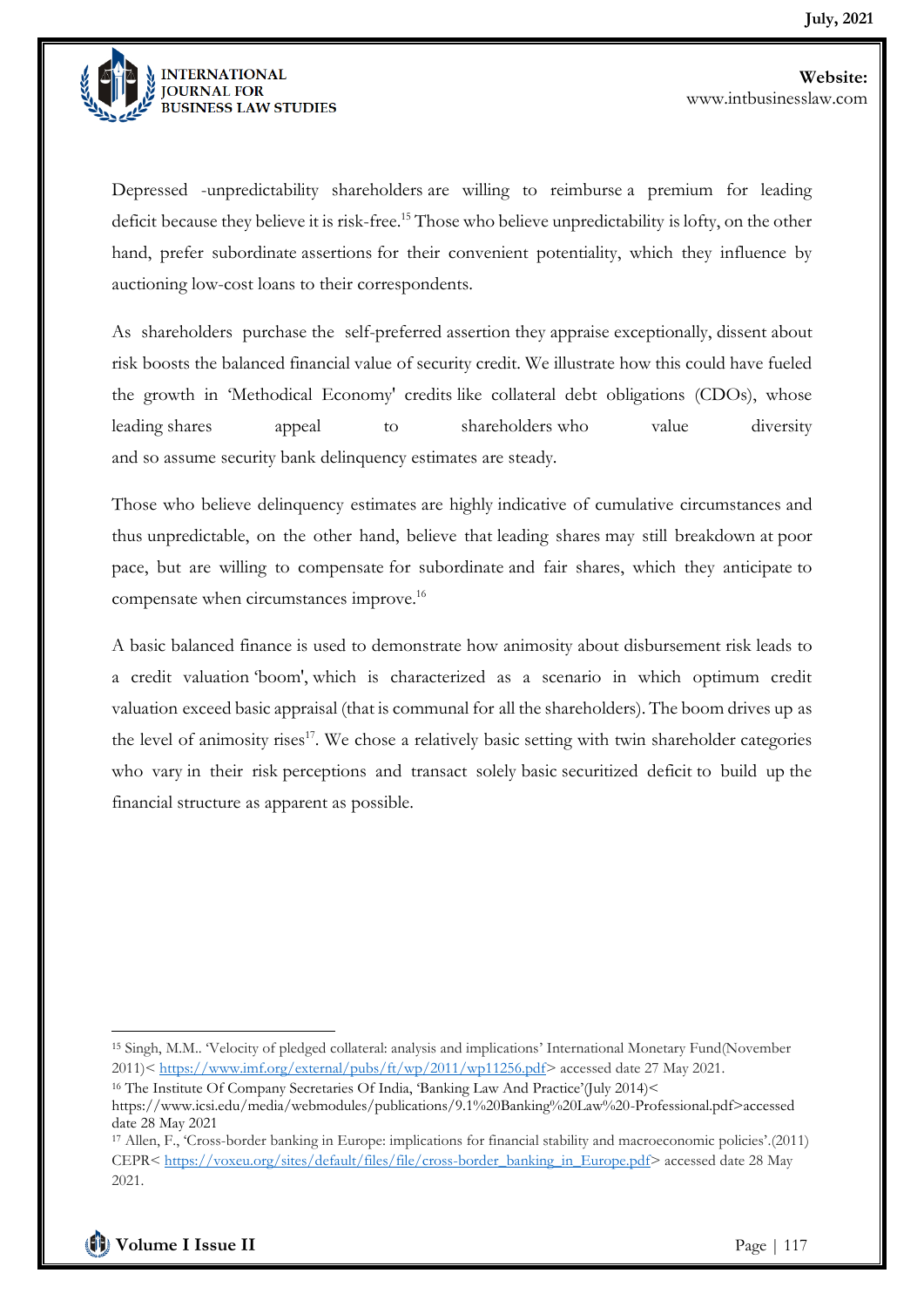

#### • **Risk-Reluctant Shareholders**

The standard data are evaluated underneath supposition that shareholders maximize investment returns, and are thus risk-undecisive, as in almost all research findings of shareholder animosity, inclusive of those where market power magnifies disbursement risk, such as Gianakopulos (2012) and Foxtel, or Simsek (2013), Gianakopulos (2010).

The core conclusion is that, the influential credit trading raises credit valuations when shareholders vary about risk, stands true in a risk-averse economy. Nevertheless, with riskreluctant attitudes, the quantifiable influence of animosity about disbursement risk at the cost of security credits is diminishing in the credit market, since operatives are less willing to influence aggregate risk that fluctuate with demand rather than individual risk.

### • **Prudent Space for Shareholders: Risk Governance in India and other parts of the Globe**

Securities (minimal of 50% in monetary assets inclusive of rigid down payments) accumulated by the brokerage or TMCM along with clearing corporation (CC) are at the crux of risk governance for any clearing corporation (CC). Stakeholders introduce risk to the market through transactions that the CC is required to resolve with a pledge, and the CC attempts to limit this risk through securitization. The current Indian structure, as it has grown, nevertheless has a number of unmet vulnerabilities, and more may be done to alleviate those.

In the context of Indian share swaps, the risk governance structure is assembled around two ore components. While current trade edges and security pledged against them are the initial point of call, pledged-based assets (basic minimal monetary, flexible estimates derived) provided by stock exchanges (TM)/clearing members (CM) is the proceeding line of defense for commercial entity collapse. In India, instead of using aggregate stances as the grounds for imposing profitability on intermediaries for assertions made by them and their customers, VaR (Value at Risk) premised profits are levied at the local stage, i.e., profit for a consumer and aggregate across all consumers for the intermediary, disregarding any fencing that may take place between consumer and consumer patented stances.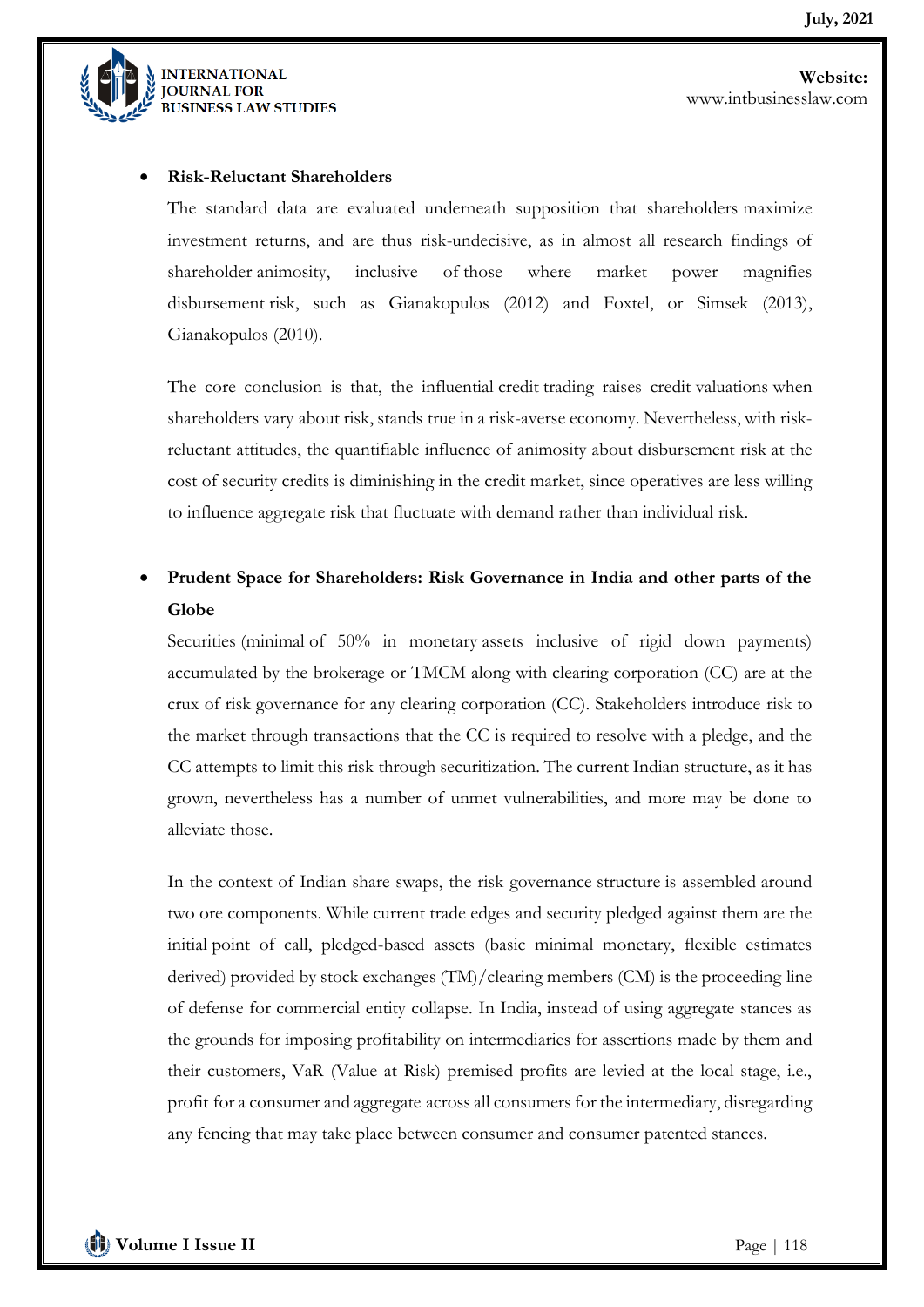

**Website:**  www.intbusinesslaw.com

To maintain the reserve needs in tune with the existing degree of economic instability, VaR-premised premiums are revised five times each day. In additament to VaR-premised original edges, there are extra conditions indicated as a proceeding line of defense in the context of an intensity edge/ intense damaged edges, that gives supplementary padding in the occurrence of rear risk happenings, and peg failures are retrieved and reimbursed on a routine basis.

For institutional investors engaging in brokerage activities, Indian share swaps have a transaction funding requirement in addition to the industry standard and ongoing networth standards. The character of the recipient's economic engagement, whether dealing or settling or perhaps both, calculates the net value criteria. In supplementary to the financing adequacy necessities, share swaps and settlement companies have been given the authority to gather supplementary down-payments in direction of accommodating themselves on the risk management factor.

This is in contrast to several other nations' financing adequacy necessities, which are premised on the financial statements. Advertise Shareholder in Europe are governed by the European Union (EU) Cash Reserve Guideline (an analogue of the Basel Committee), whereas countries such as the United States and Canada follow a financial stability monitored directly on the cashflow or capital account necessity, which requires equities companies to assert minimal standards of immensely flowing credits to meet all of their commitments. Therefore, the current risk governance mechanism might be first-ratedcoordinated to make better use of resources and increase shareholder security.<sup>18</sup>

<sup>18</sup> Tobias Broer, IIES, Stockholm University and CEPR 'Collateralized lending and asset prices when investors disagree about risk'(September 2016)

<sup>&</sup>lt;https://www.ed.ac.uk/files/atoms/files/collateralized\_lending\_and\_asset\_prices\_when\_investorsdisagree\_about\_ risk.pdf> accessed date 29 May 2021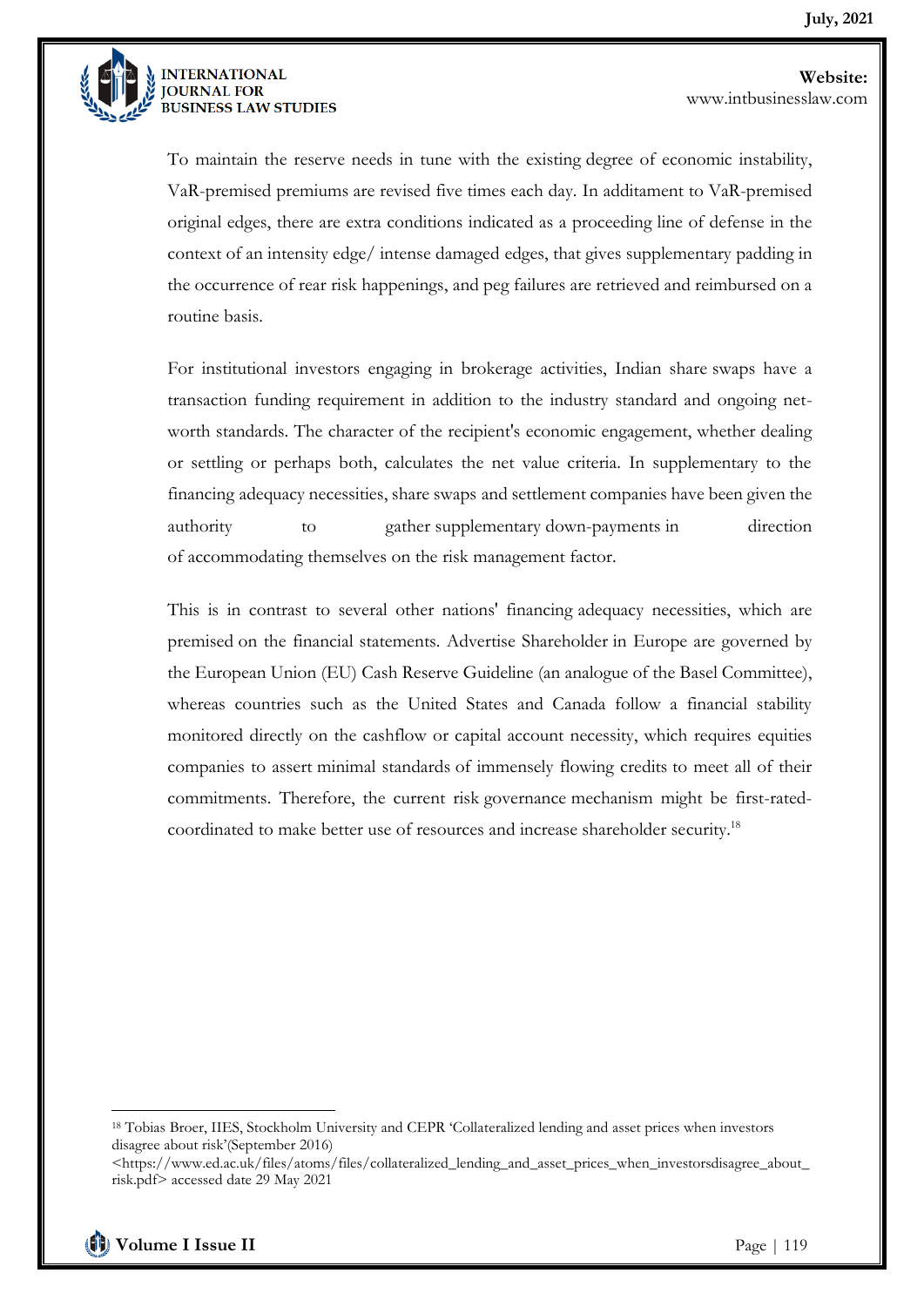

# **Is Fiscal Credit Rate Excitability and Antecedent of Fluctuation**

In contemporary years, fiscal credit rate excitability has been a source of tension due to its ability to jeopardize monetary sustainability. It analyses the linkages among unpredictability and fragility, as well as some of the managerial techniques learnt from past catastrophes and their current ramifications. It fixates majorly on stock values, which have been especially elusive in contemporary years, but it also explores their connections to broader monetary structure. According to the asset prices strategy, financial institutions should modify fiscal system proactively and in advance to counteract impending stagflation tendencies. In the evidence to scope of this research, it can be said that strategy ought not react to fluctuations in credit rates.

Excitability in credit rates is inevitable but not always desired, as it represents the practice of valuing and mitigating risks as underpinning situations restructuring. Likewise, if credit intermediaries do not adapt to growing fundamental market situations (for instance, regulatory developments or crises), finances will be misallocated. However, if instability contributes to economic uncertainty, significant losses might be incurred. The largest threats to economic security, according to previous recessions, appear to come not much from a prolonged immense degree of uncertainty as from unexpected surges in unpredictability.

This means that governments and financial institutions should concentrate their efforts on minimizing the uncertainty that precedes inordinately high disturbance rather than on cutting down overall unpredictability. Major stretch of significant instability in asset values have been connected with adverse authentic-recession crises, according to the factual study. However, there have been a few cases where the instability was caused by capital structure disruptions. These occurrences allow for a closer examination of the banking industry's sources and repercussions of uncertainty and unpredictability. The Black Monday catastrophe of 1987, the Japanese bubble collapsing in 1990, the Long-Term Capital Management (LTCM) crisis of 1998, and economic circumstances ensuing the current technology, entertainment, and telecoms (TMT) stock boom collapsing are all explored.<sup>19</sup>

<sup>19</sup> Bernanke B and Gertler M, "Monetary Policy and Asset Price Volatility" [2000] Monetary Policy and Asset Price Volatility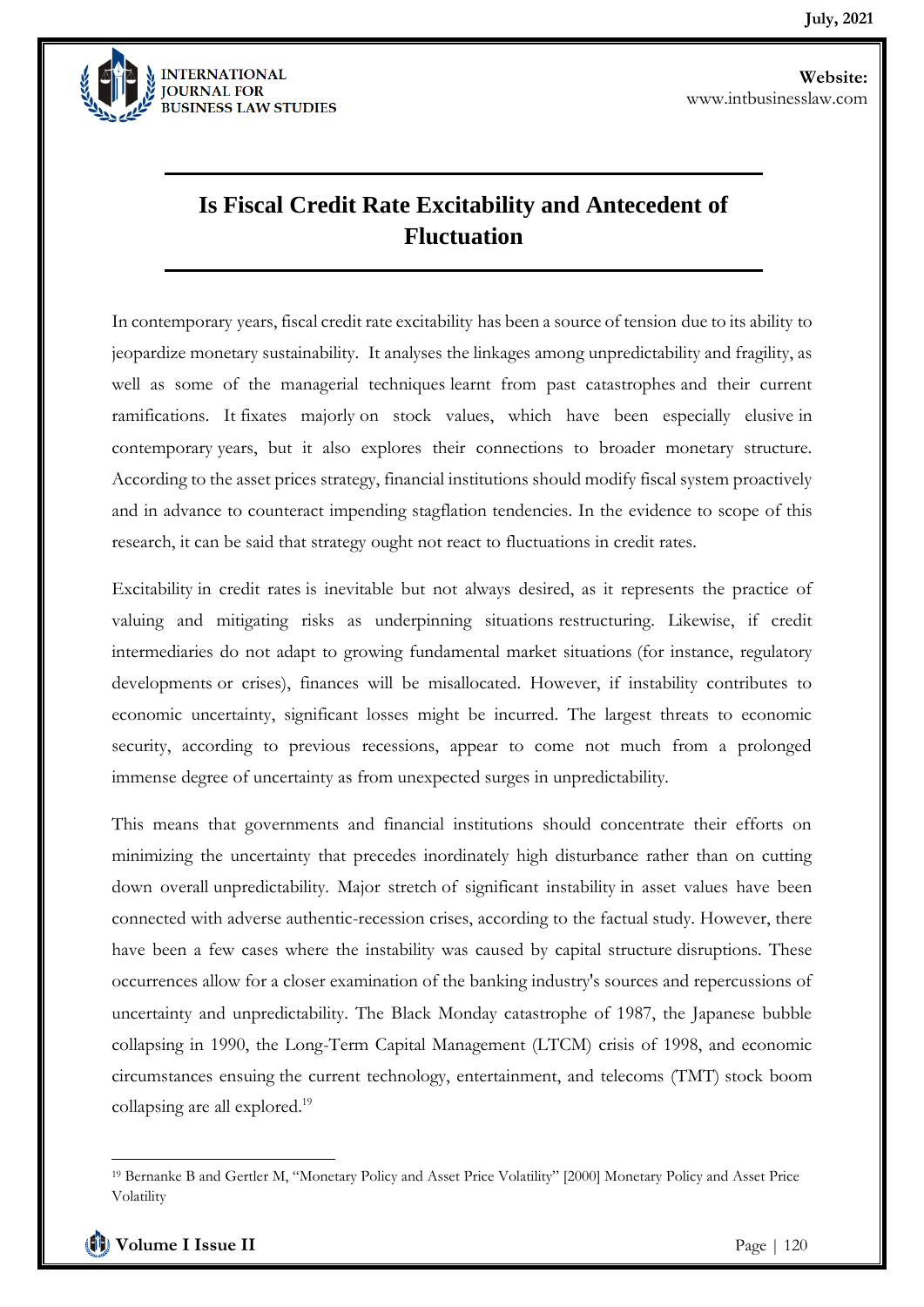

Regulators and institutional investors can benefit from these experiences about how instability can be increased in a catastrophe and how to prevent elements that might transform uncertainty into turbulence, including as debt, currency shortages, and an inadequacy of clarity on management. This will undoubtedly be a continuous activity, with knowledge gained from each catastrophe and ensuing commercial and policy expert advances. An ongoing policy concern is how to prevent situations in which players' bids to mitigate their individual risk by dumping into collapsing economies cause the broader structure to become volatile in unprecedented forms during a disaster.

#### • **Elements that can cause unpredictability to become instability**

#### **1. Enticement Framework**

Associate faction quality standards or benchmark between asset managers can induce swarming and brief-term, culminating in exaggerated or selfpreserving credit volatility. Relatively brief profit goals, for example, or systems that compensate intermediary employees based on amount of transactions rather than risk-managed return can result to underestimate of protracted risk and reckless leverage. Intermediary disagreements of concern can also result in inadequate risk revelation to shareholders.<sup>20</sup> Abrupt shifts in pack mentality, exacerbated by any rise in debt, could generate volatility by causing infectious credit drops and making risk repricing problematic.

#### **2. Inadequacy of Hefty Risk Administration**

Debt makes commercial banks and the economy as an aggregate highly vulnerable to recessions and credit rate drops in particular. Uncommon incidents and reign deviations that aren't accounted for in risk techniques or stimulus packages could be drivers of underappreciated risk. Monetary imbalances can cause structural failures, notably in fixed money demand function where the danger of a western intervention isn't adequately considered in risk analysis. Various offsetting tactics (delta offsetting or "asset protection") may cause credit swings to be amplified via regulatory loops.

<sup>20</sup>Crockett A,'The theory and practice of financial stability' (International Finance Section, Department of Economics, Princeton University 1997).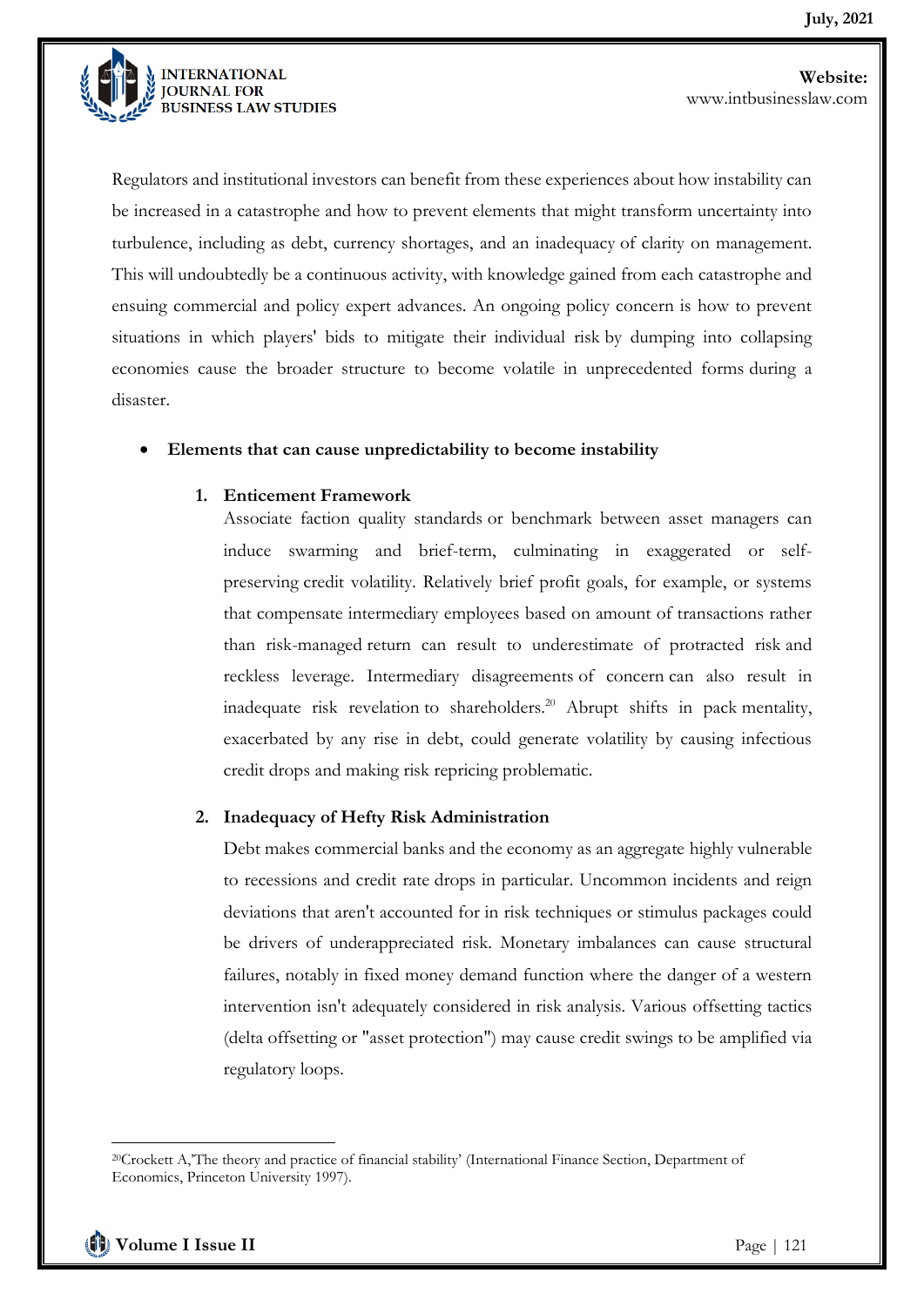

Unravelling a preponderance of unbalanced holdings (possibly related to a prominent "debt market" or economic meltdown) can enhance instability in a likewise way. Severe credit fluctuations combined with the unexpected awareness of hitherto underappreciated asset and liability issues could result in significant detrimental at important structures and capital allocation upheavals.<sup>21</sup>

#### **3. Inadequate Clarity on Management**

Private business' inadequacy of clarity on management makes risk assessment by others extremely challenging in unpredictable times. When the presence of multiple risks or vulnerabilities becomes recognized, lack of introductory revelation of the full scope of stances or economic situation can result in immediate fluctuations in the economic attitude and enormous credit responses as currency traders try to distinguish the statistics and analyses the ramifications midst incomplete data and rumors. Trade speculation surrounding particular enterprises' viability, as well as worries (if it is reasonable or not) about others who possess most of the same traits, can stymie finance transmission and trading platform functionality. 22

#### **4. Vulnerability of Economic Bedrock**

Transaction, processing, and balance transfers may not be able to deal with big market volatility, underlying asset concerns, or high quantities of transaction. This might propagate illiquidity and financial problems quickly throughout the network.

It is necessary to strike the right equity among regulatory oversight and control. Otherwise, no regulation can result to an unsustainable building of credit as venture capitalists misjudge the risk in the freshly unregulated section of the economy, while new prudential mechanisms may not be well-calibrated to survive a global recession or a flood of bad news. Policies that reduce risk restrictions throughout periods of economic uncertainty, on the other hand, might have stimulative impacts, amplifying economic uncertainty. Overregulation might potentially stifle economic modernization. All of these are issues that organizations will inevitably encounter and for which they must be geared.

<sup>21</sup> Phelan G, "Collateralized Borrowing and Increasing Risk" (2015) 63 Economic Theory [471-502].

<sup>22</sup> Olivier Jeanne and Michael D. Bordo, 'Monetary Policy And Asset Prices: Does "Benign Neglect" Make Sense?' (2002) 02 IMF Working Papers.